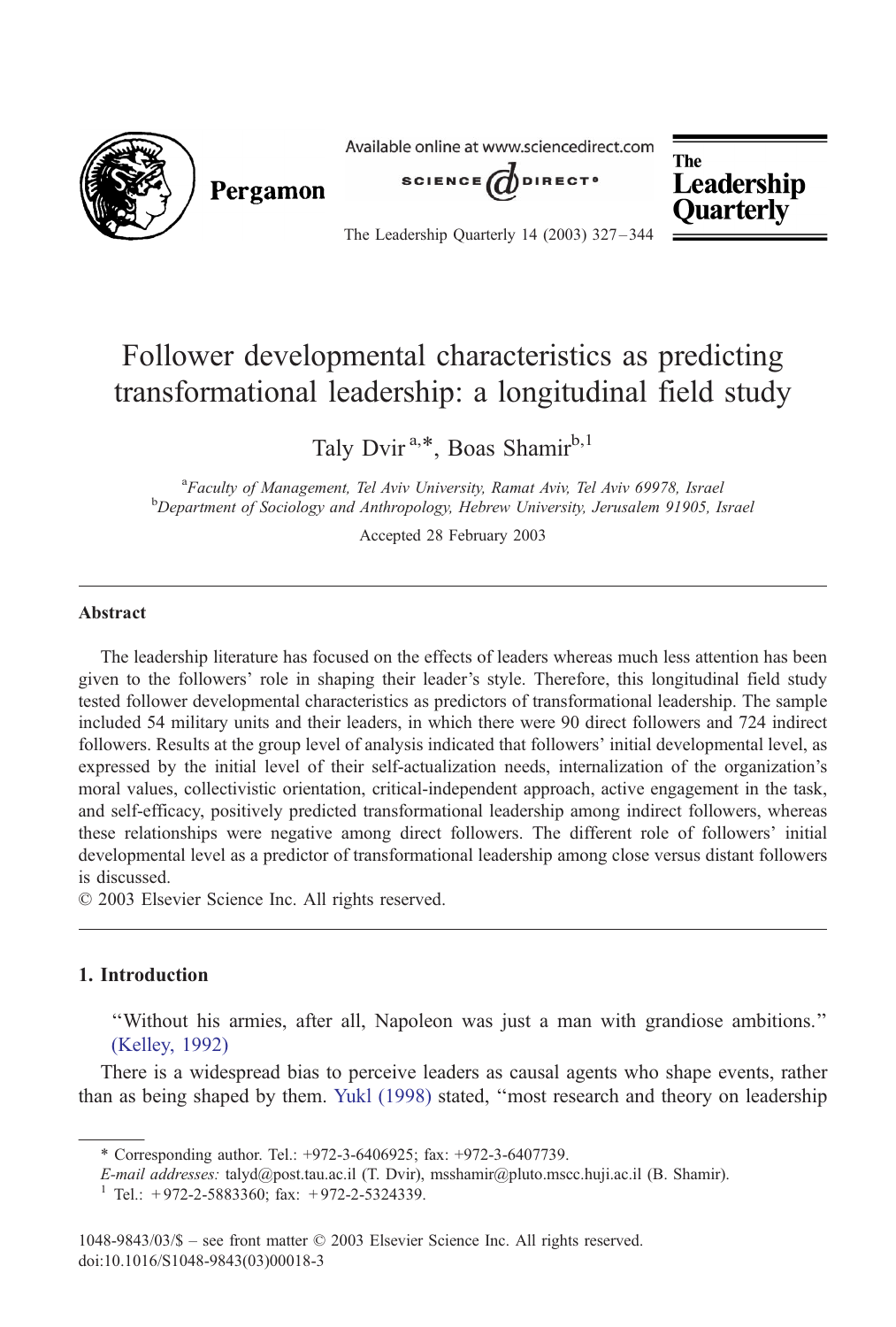has favored a definition of leadership that emphasizes the primary importance of unilateral influence by a single, 'heroic' leader'' (p. 504). The majority of the leadership literature, while ostensibly focused on the effects of leaders, has neglected the important role of followers in defining and shaping the latitudes of leaders' actions [\(Hollander, 1993\).](#page--1-0) Consequently, much less is known about the follower side of the leadership equation [\(Ehrhart](#page--1-0) & Klein, 2001). Several researchers emphasized, however, that leadership is a relationship that is jointly produced by leaders and followers. For example, [Shamir and Howell \(2000\)](#page--1-0) asserted that leadership and followership might both play an active role in forming their mutual relationships, in spite of their imbalanced power, and ultimately in shaping organizational outcomes. This field study offers a conceptual framework of followers' developmental characteristics that are assumed to predict transformational leadership and tests it empirically within a longitudinal framework.

### 2. Followership within traditional and new leadership theories

Early transactional theories explained how to achieve or maintain results as contracted between the leader and his or her followers. Leadership behavior was typically described in terms of a leader– follower exchange relationship, in which leaders provide direction, support, and reinforcement and followers achieve agreed-upon levels of performance [\(Avolio & Bass,](#page--1-0) 1988; House & Shamir, 1993). These traditional leadership theories typically posited follower characteristics as dependent variables that are affected by the leader. The various models concentrated on the impact of the leader's traits, behavior, power bases, and influence tactics on followers' characteristics, attitudes, and behaviors [\(Yukl, 1998\).](#page--1-0) The most comprehensive effort to give follower characteristics a more central and active role was made by the situational leadership theories (e.g., [Fiedler, 1964; House, 1971; Vroom & Yetton, 1973\)](#page--1-0), which have sometimes defined follower characteristics as *moderators*.

Much less effort (e.g., [Merton, 1957; Osborn & Hunt, 1975\)](#page--1-0) has been made to include follower characteristics as independent variables that influence leader behavior. The relatively few studies that examined follower variables as predictors of leadership have focused on follower behavior (e.g., feedback and performance, review in [Bass, 1990\)](#page--1-0) rather than on follower characteristics, predispositions, or attitudes. Another line of leadership research, especially the leader–member exchange (LMX) studies, has examined the reciprocal relationships between leaders and followers and focused on relational variables such as, liking, similarity, and expectations. We are unaware of any study that examined follower initial characteristics as predictors of leadership behavior within the new versus the more traditional leadership theories.

A stream of new theories has occupied center stage in leadership research over the past two decades. These theories are alternatively referred to as ''transformational,'' ''charismatic,'' ''inspirational,'' and ''visionary.'' Despite different emphases in each theory, most scholars agree that these theories are all of a common genre and point to a strong convergence of the findings from studies on these theories (e.g., House  $\&$  Shamir, 1993). Transformational leaders exhibit charismatic behaviors, arouse inspirational motivation, provide intellectual